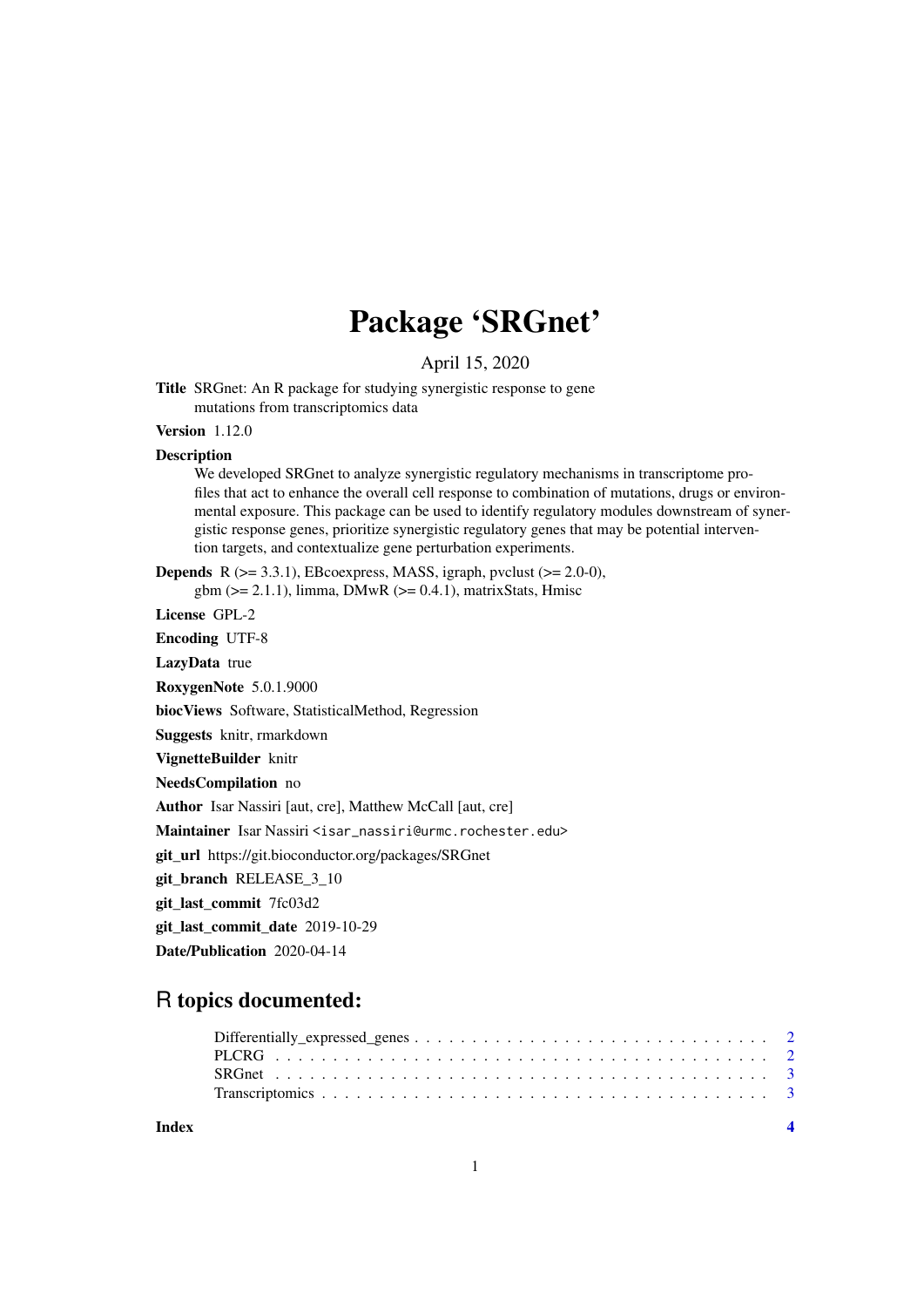#### <span id="page-1-0"></span>Differentially\_expressed\_genes

*List of differentially expressed genes in a murine colon cancer model under single and combined mutations of mp53 and Ras*

# Description

List of differentially expressed genes measured in young adult mouse colonic epithelium (YAMC) in four conditions: bleo/Neo vector control, mu-tant p53-expressing (mp53), activated Ras-expressing, and both mutant genes (mp53/Ras) cells using Affymetrix GeneChip® Mouse Genome 430 2.0 Arrays (GSE9199) (PMC2613942).

## Usage

Differentially\_expressed\_genes

#### Format

An object of class data.frame with 540 rows and 4 columns.

PLCRG *List of synergistic response genes in a murine colon cancer model under single and combined mutations of mp53 and Ras*

## Description

List of differentially expressed and synergistic response genes measured in young adult mouse colonic epithelium (YAMC) in four conditions: bleo/Neo vector control, mu-tant p53-expressing (mp53), activated Ras-expressing, and both mutant genes (mp53/Ras) cells using Affymetrix GeneChip® Mouse Genome 430 2.0 Arrays (GSE9199) (PMC2613942).

#### Usage

PLCRG

# Format

An object of class data.frame with 85 rows and 2 columns.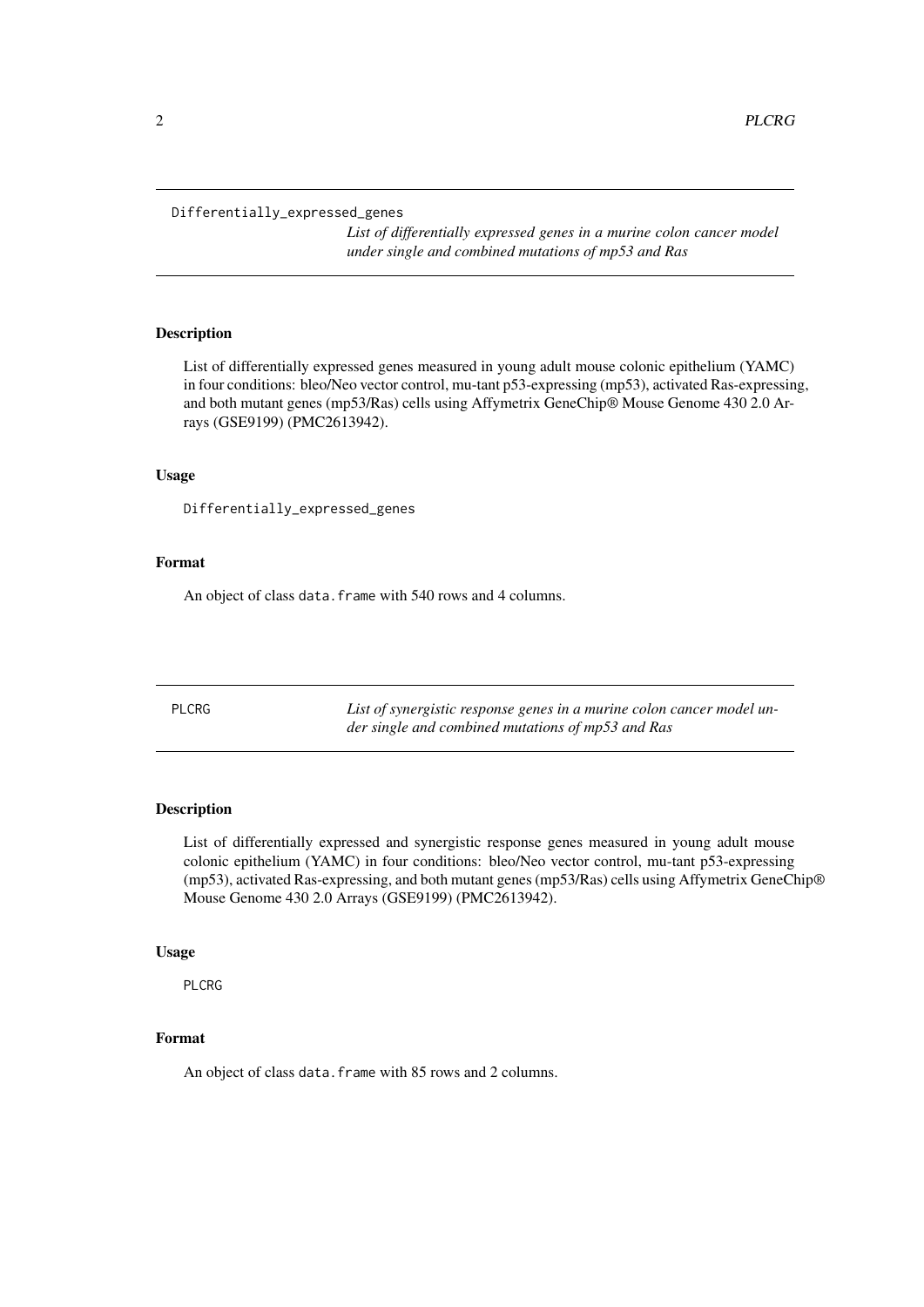<span id="page-2-0"></span>

# Description

The "SRGnet" can be applied if user has transcriptomic profile, list of differentially expressed genes and synergistic response genes as inputs. The function can be ran in two mode of Slow or Fast. In fast mode, step of expectation maximization for estimation of hyperparameters is omitted. User can run the function in fast or slow mode by using the "F" or "S" as input of "SRGnet()" function, respectively [e.g. SRGnet("F")]. SRGnet returns the topology of SRMs network and ranked list of genes in network based on differential connectivity score, which can be found in home directory of package under title of "DC\_score" and "Topology\_of\_integrated\_network" as text files.

#### Usage

SRGnet(type\_of\_run)

#### Arguments

type\_of\_run A character, "F": Fast or "S": Slow.

#### Author(s)

Isar Nassiri, Matthew McCall

#### Examples

```
{
data(Differentially_expressed_genes)
data(Transcriptomics)
data(PLCRG)
SRGnet("F") #Fast run
}
```
Transcriptomics *Murine colon cancer transcriptomics profile under single and combined mutations of mp53 and Ras*

#### Description

Young adult mouse colonic epithelium (YAMC) transcriptomics profile in four conditions: YAMC control, mu-tant p53-expressing (mp53), activated Ras-expressing, and both mutant genes (mp53/Ras) cells using Affymetrix GeneChip® Mouse Genome 430 2.0 Arrays (GSE9199) (PMC2613942).

#### Usage

Transcriptomics

## Format

An object of class matrix with 475 rows and 40 columns.